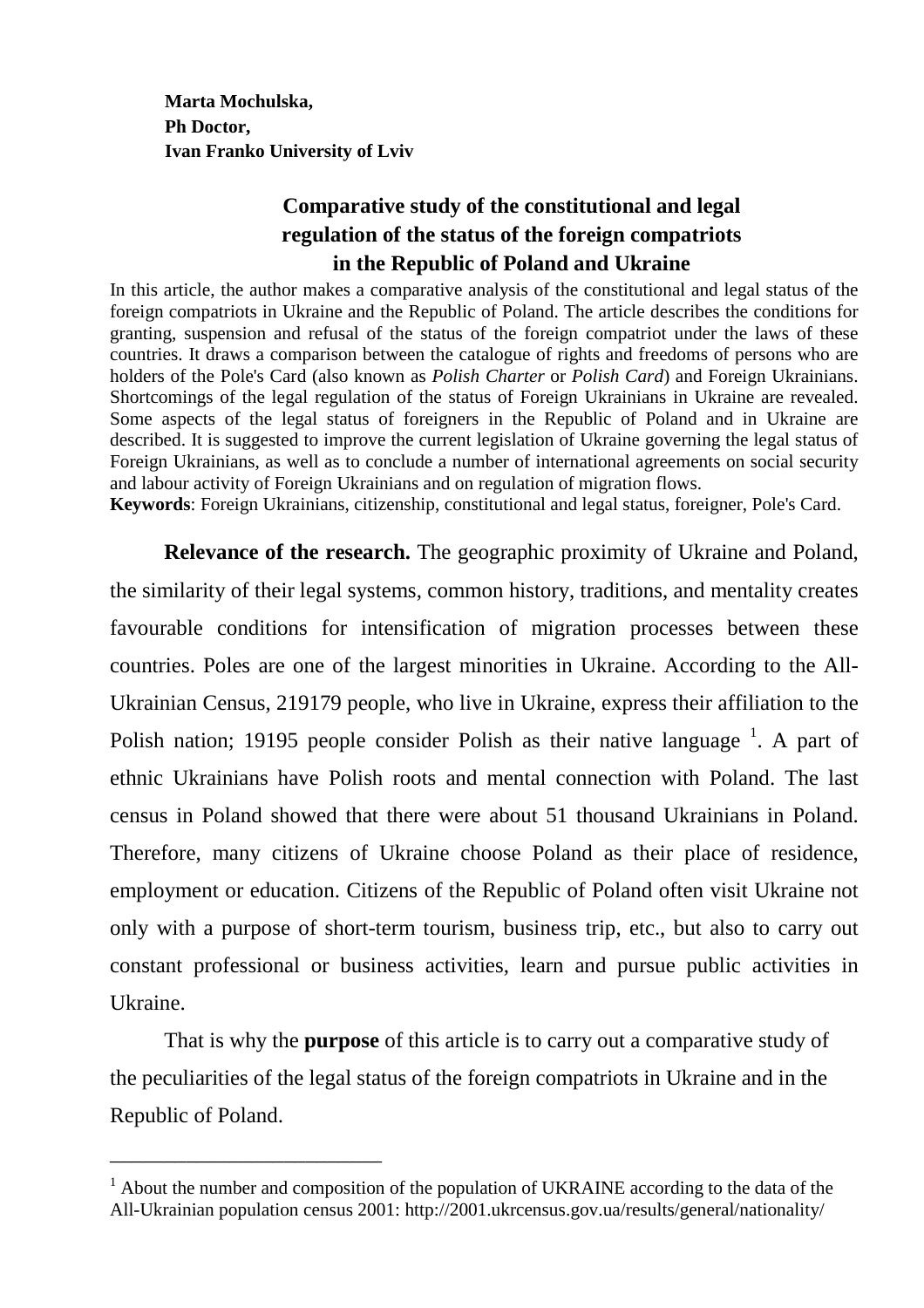The basis for the legal regulation of the status of Foreign Ukrainians is the Constitution of Ukraine, which sets forth the duty of the State to promote the consolidation and development of the Ukrainian Nation<sup>2</sup>, and the Law of Ukraine **"**On Foreign Ukrainians"; in Poland, the status of ethnic Poles living in Ukraine is regulated by the Law "On the Pole's Card".

 One of the main aspects, which especially deserve our attention, are the conditions of granting the status of the foreign compatriot.

 An individual acquires the Foreign Ukrainian status under the following conditions: 1) Ukrainian self-identification; 2) Ukrainian ethnic origin or origin from Ukraine; 3) a written application; 4) the age of 16; 5) lack of Ukrainian citizenship. The Pole's Card can be granted to a person who declares his/her belonging to the Polish nation and meets several requirements: 1) demonstrates his/her connection to Polishness by at least his/her basic knowledge of the Polish language, which he/she considers his/her native language, and the knowledge and observance of Polish traditions and customs, and 2) in the presence of the Consul of Republic of Poland makes a written declaration of belonging to the Polish nation; 3) proves that at least one of his/her parents or grandparents or both great-grandparents were of Polish nationality or had Polish citizenship or provides a certificate from the Polish or Polish Diaspora organization that confirms the active involvement in activities related to the Polish language and culture or the Polish national minority for at least the last three years. Legal limits are set regarding the citizenship of the person who intends to obtain the Pole's Card (the person who has the citizenship of the Republic of Armenia, Republic of Azerbaijan, Republic of Belarus, Republic of Estonia, Georgia, Republic of Kazakhstan, Kyrgyz Republic, Republic of Lithuania, Republic of Latvia, Republic of Moldova, Russian Federation, Republic of Tajikistan, Turkmenistan, Ukraine and Republic of Uzbekistan).

\_\_\_\_\_\_\_\_\_\_\_\_\_\_\_\_\_

<sup>&</sup>lt;sup>1</sup> The Constitution of Ukraine // Bulletin of the Supreme Council of Ukraine. – 1996. - No30. – Page 141. – [Electronic resource]. – Access: http://zakon4.rada.gov.ua/laws/show/ 254к/96-вр.

<sup>&</sup>lt;sup>1</sup> The Law of Ukraine "On Foreign Ukrainians" // Bulletin of the Supreme Council of Ukraine – 2004. - No25. –Page 343. – [Electronic resource]. – Access: http://zakon4.rada.gov.ua/laws/show/1582-15.

 $<sup>1</sup>$  Act on the Pole's Card of September 7, 2007 – [Electronic resource]. – Access:</sup> http://viza.vn.ua/img/2012/06/KP\_ustawa-viza.vn\_.ua\_.pdf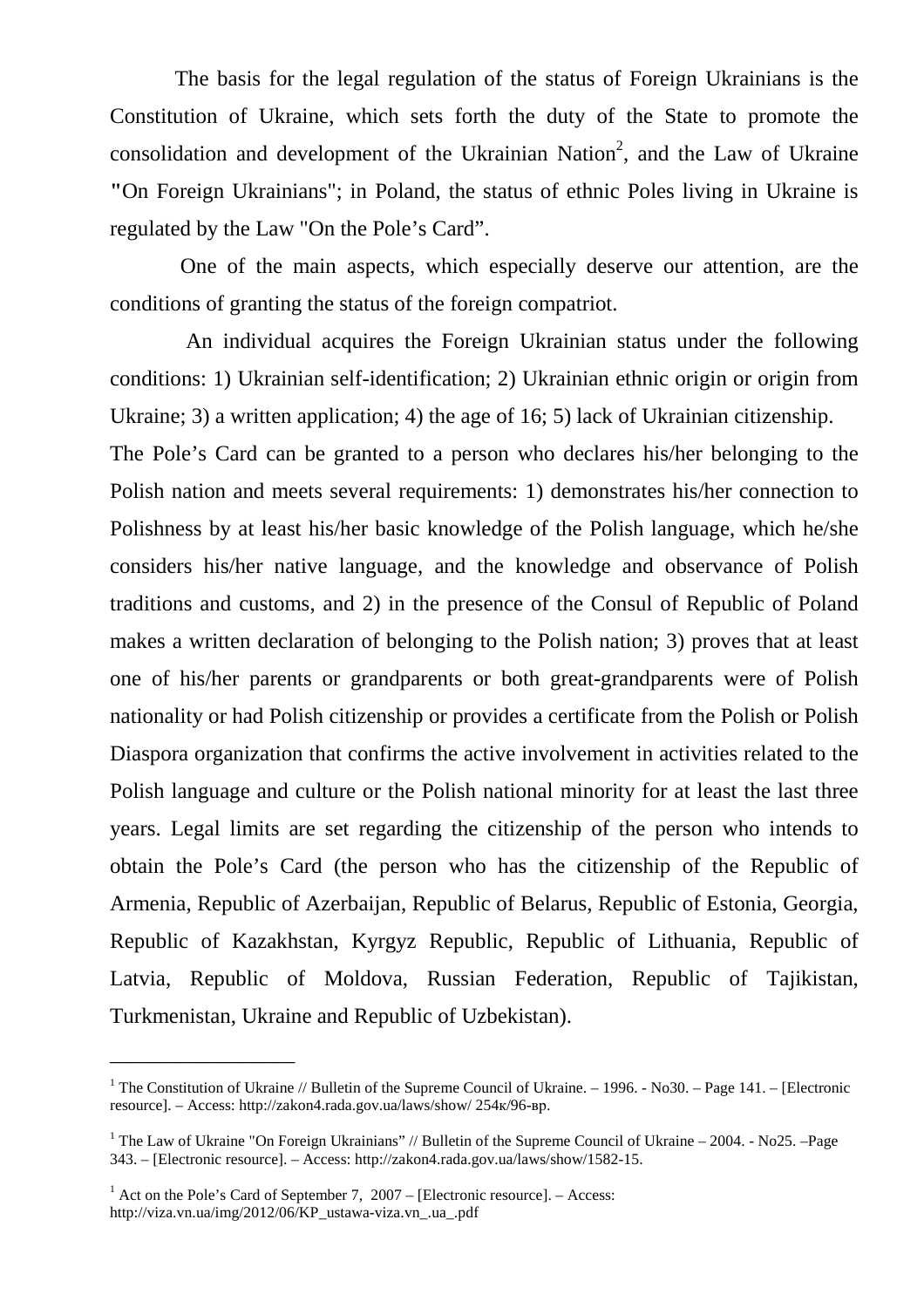Ukraine does not set limits on the subject – the status of the Foreign Ukrainian can be granted to a person regardless of the country of his/her citizenship. Another difference is the condition of the knowledge of the state language, the knowledge and observance of Ukrainian traditions and customs. The Ukrainian legislation does not provide for such condition. This command of the state language to the extent necessary for communication is required only at the acquisition of the citizenship of Ukraine.

 In Ukraine, as in the Republic of Poland, the status of the foreign compatriot is granted only to a person who is not a citizen of Ukraine, or Poland respectively.

 The volume of rights of the Pole's Card holder is quite broad; the Card holder: is exempted from the obligation to obtain a work permit under the conditions specified in the legislation; may engage in economic activities under the same conditions as Polish nationals; has the right to carry out research, to take up doctoral studies and other forms of education, as well as to participate in the scientific research under the conditions specified by the law with the right to apply for scholarships and other assistance provided to foreigners; has the right to study in different forms of learning; has the right to receive free medical services in case of emergency to the extent specified in the legislation; has the right to enjoy 37 per cent discount rail fares in Poland; is entitled to free admission to state-operated museums (Art. 5 and 6 of "The Act on Pole's Card").

 The Ukrainian legislation sets forth a lower amount of rights for Foreign Ukrainians determining that within the territory of Ukraine, Foreign Ukrainians enjoy the same rights and bear the same responsibilities as a citizen of Ukraine and, apart from the established exceptions, have the right to conduct work activities; annually, quotas are set for Foreign Ukrainians for admission to higher educational institutions of Ukraine within the limits of the state order.

 As we see, the legislation of the Republic of Poland contains a more detailed statement of the conditions of granting the status of the foreign compatriot than the legislation of Ukraine.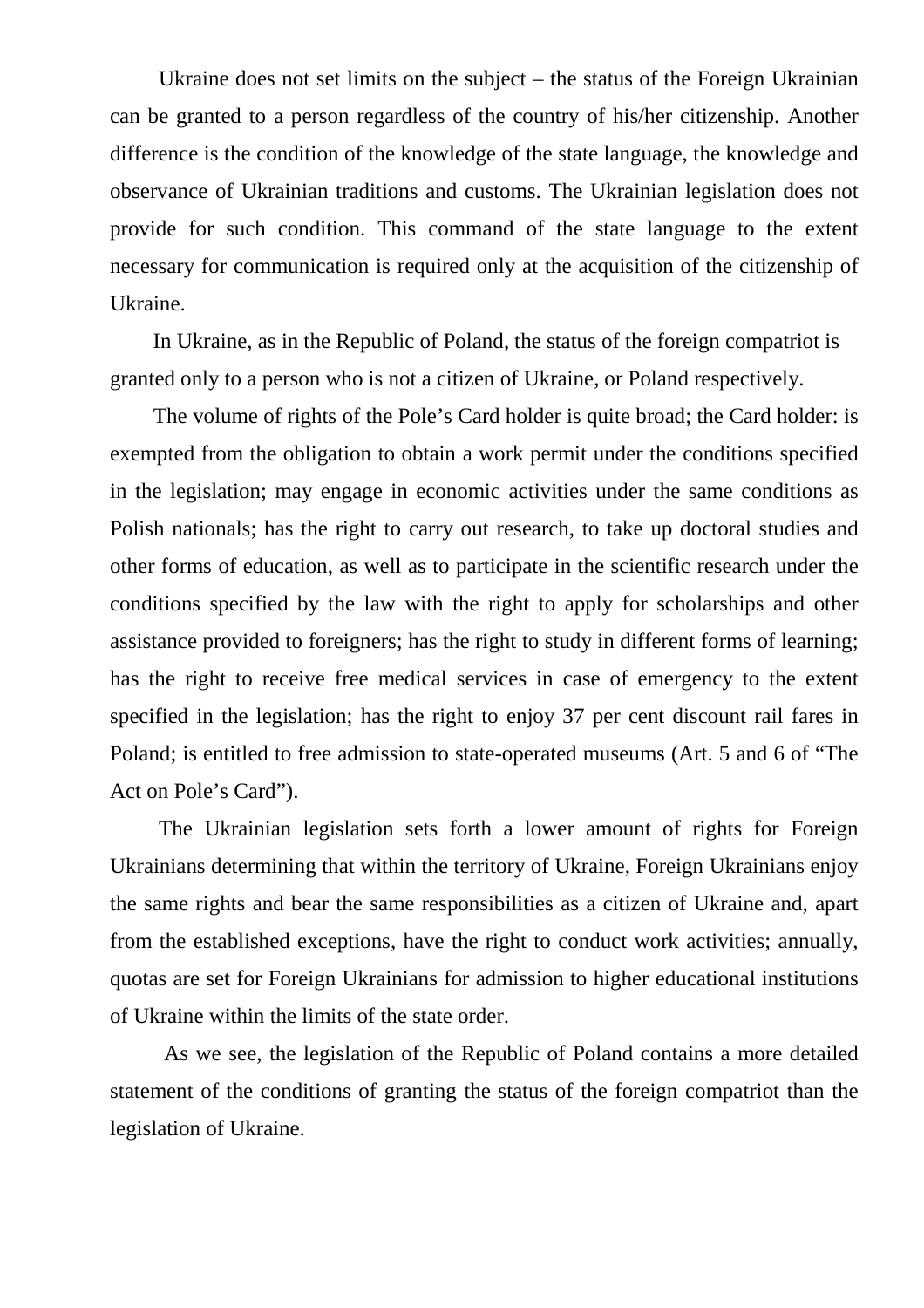We should mention that the way how the legal status of the foreign compatriot is granted based upon the decision of the competent organ or the official. The decision on granting the status of the Foreign Ukrainian is taken by the National Commission for Foreign Ukrainians, while the decision on granting the Pole's Card is taken by the Consul at the applicant's place of residence.

 The legislation of both states determines the reasons for refusal to grant the status of the foreign compatriot.

 The Ukrainian law provides only three reasons for refusal to grant the status of the Foreign Ukrainian: 1) acts committed by the applicant, which contradict the interests of national security of Ukraine; 2) submission of false information or false documents to obtain the appropriate status; 3) violation of other requirements stipulated by the Procedure of the processing and issuance of the status of the Foreign Ukrainian.

 The Consul of the Republic of Poland decides to refuse granting the Pole's Card if: the applicant does not meet the requirements for granting the Pole's Card; applying for the Pole's Card, the applicant submitted documents containing incorrect personal data or false information, and if the applicant testified untruthfully or concealed the truth or, with the aim of using, forged or tempered with the document or used such a document as authentic ; the applicant repatriated from the Republic of Poland and the Polish People's Republic on the basis of repatriation agreements concluded in 1944-1957 by the Republic of Poland or the Polish People's Republic with the Byelorussian Soviet Socialist Republic, the Ukrainian Soviet Socialist Republic, the Lithuanian Soviet Socialist Republic and the Union of Soviet Socialist Republics to one of the countries that are party to these agreements; the applicant acquired Polish citizenship or permanent residence in the Republic of Poland; there is the consideration of defence, security or the protection of public order of the Republic of Poland; or the applicant has harmed the essential interests of the Republic of Poland.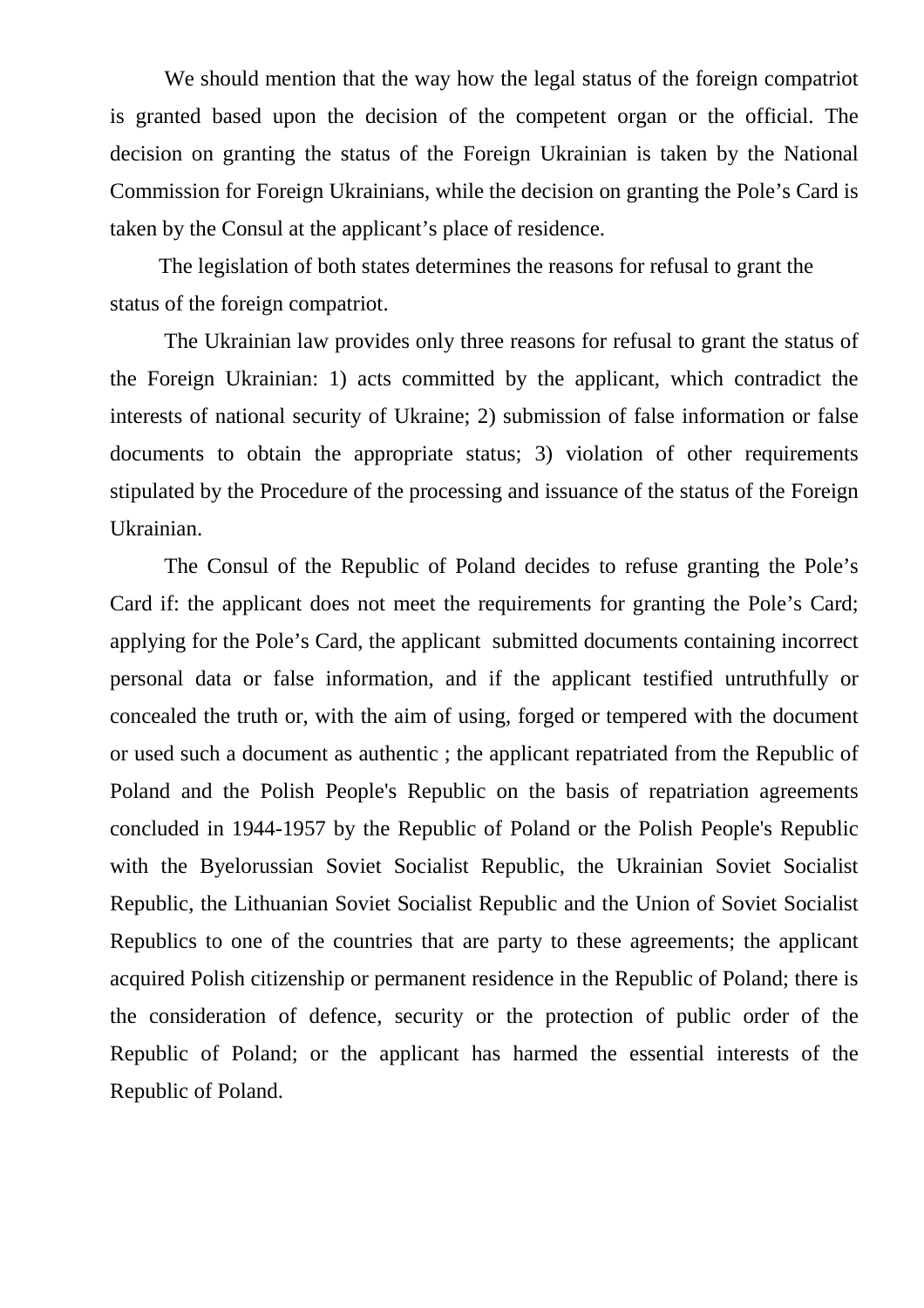The individual who has acquired the status of the foreign compatriot may lose it in the presence of the defined grounds.

 Among the grounds for terminating the status of the Foreign Ukrainian, the Ukrainian legislation provides for: 1) the individual's submitting of the relevant application on the day of its registration with the National Commission; 2) acquisition of Ukrainian citizenship by the Foreign Ukrainian; 3) if the status was acquired due to submission of deliberately false information or forged documents; 4) if, within six months from the date of the change of the name, surname, nationality or place of residence, the individual has not notified the Ministry of Foreign Affairs of Ukraine or diplomatic missions of Ukraine abroad of the fact; 5) if the individual has committed acts against the national security of Ukraine; if the individual has submitted false data or forged documents to obtain the appropriate status.

 The possibility of losing the status of the Foreign Ukrainian if the individual has failed to notify the Ministry of Foreign Affairs of Ukraine or diplomatic missions of Ukraine abroad within six months from the date of the change of the name, surname, nationality or place of residence seems to be inappropriate. No doubt, this is the reason for expiry of the certificate of the Foreign Ukrainian because it contains the personal data, nationality and country of residence. But depriving the individual of the status of the Foreign Ukrainian because of the late notification of the change of the name, surname, citizenship or residence is too harsh a consequence for such a minor infringement. In this case the individual will have to re-apply to the National Commission for obtaining the status of the Foreign Ukrainian, to prove repeatedly his/her ethnic origin, to pay the appropriate fee, and to wait for the decision of the Commission and for the issuance of the certificate of the Foreign Ukrainian. Such a complicated procedure does not encourage the interest of Ukrainians living abroad in maintaining connections with Ukraine by way of obtaining the status of the Foreign Ukrainian.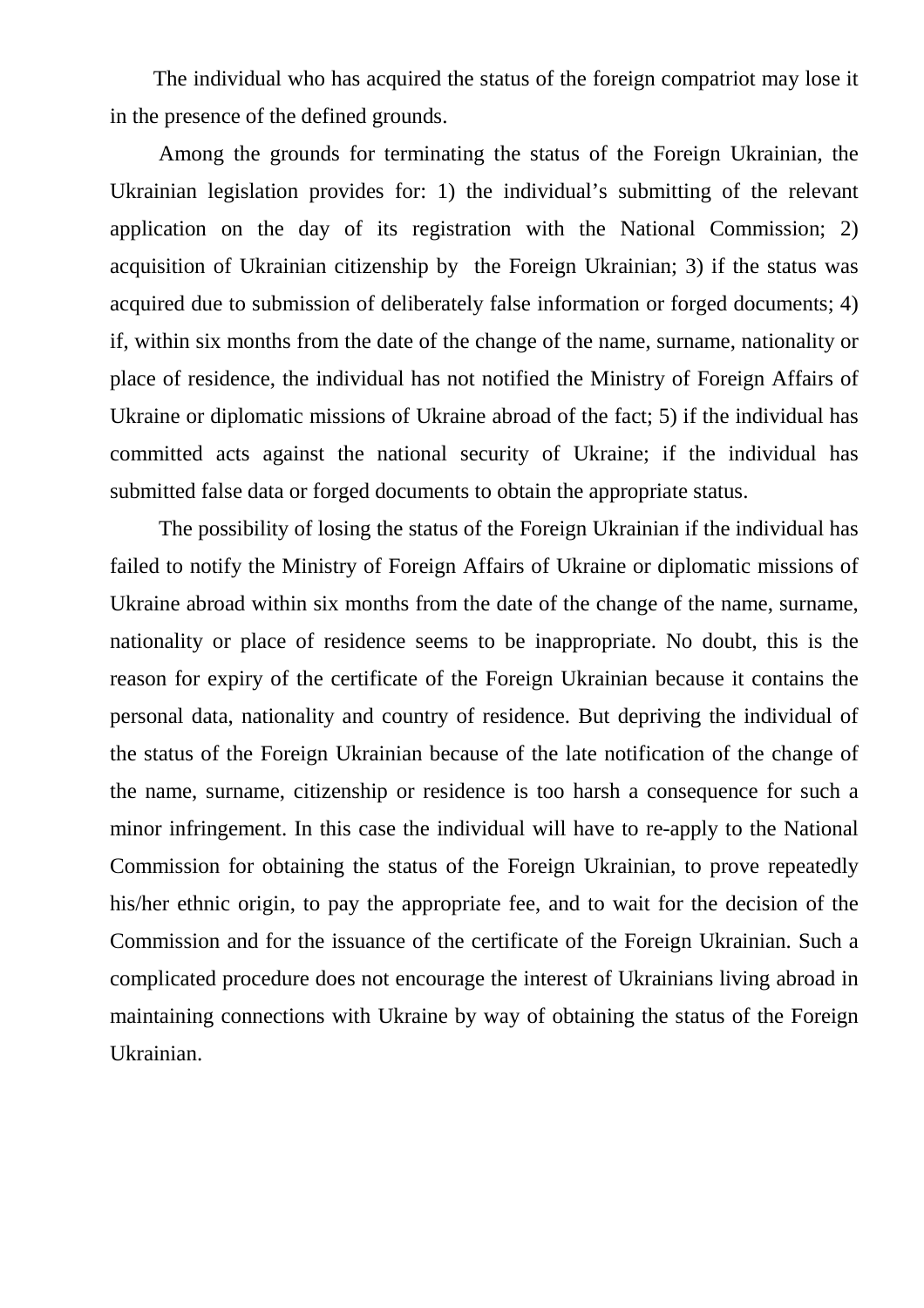The Consul of the Republic of Poland mandatorily revokes the Pole's Card, if: after having acquired the Pole's Card its holder behaves disgracefully in relation to the Republic of Poland or Poles; applying for the Pole's Card, the applicant submitted documents containing incorrect personal data or false information, and if the applicant testified untruthfully or concealed the truth or, with the aim of using, forged or tempered with the document or used such a document as authentic; the applicant has acquired Polish citizenship or permanent residence in the territory of the Republic of Poland; there is the consideration of defence, security or the protection of public order of the Republic of Poland; or the applicant has harmed the essential interests of the Republic of Poland; the Card holder has renounced the Pole's Card.

 As we see, the Polish legislation sets forth the legal status of the foreign compatriots in more detail and provides them with a wider catalogue of rights and freedoms. This is primarily due to the large number of individuals who claim to obtain the Pole's Card or are already its holders. In Ukraine, there are problems with the implementation of the legislation that defines the status of Foreign Ukrainians.

 Among the problems of the Foreign Ukrainian, the Foreign Ukrainians state the following ones: inefficient activities of the diplomatic and consular offices of Ukraine abroad, failure to comply with the requirements of the Ukrainian language regime, the lack of international agreements to ensure social, civil and national rights Ukrainians in the countries of their residence, problems with the pension provision for the Foreign Ukrainians, who, prior to their leaving abroad, had worked at Ukrainian enterprises, as well as for those who had received their pension before leaving Ukraine for abroad.

 Within the framework of the analysis of the legal regulation of the status of the foreign compatriots in Poland and Ukraine, it is necessary to examine the main aspects of the legal status of foreigners in these countries. In Ukraine, the constitutional and legal status of foreigners is governed by the Constitution of Ukraine, the Law of Ukraine "On the Legal Status of Foreigners and Stateless Persons" of September 22, 2011, The Law of Ukraine "On refugees and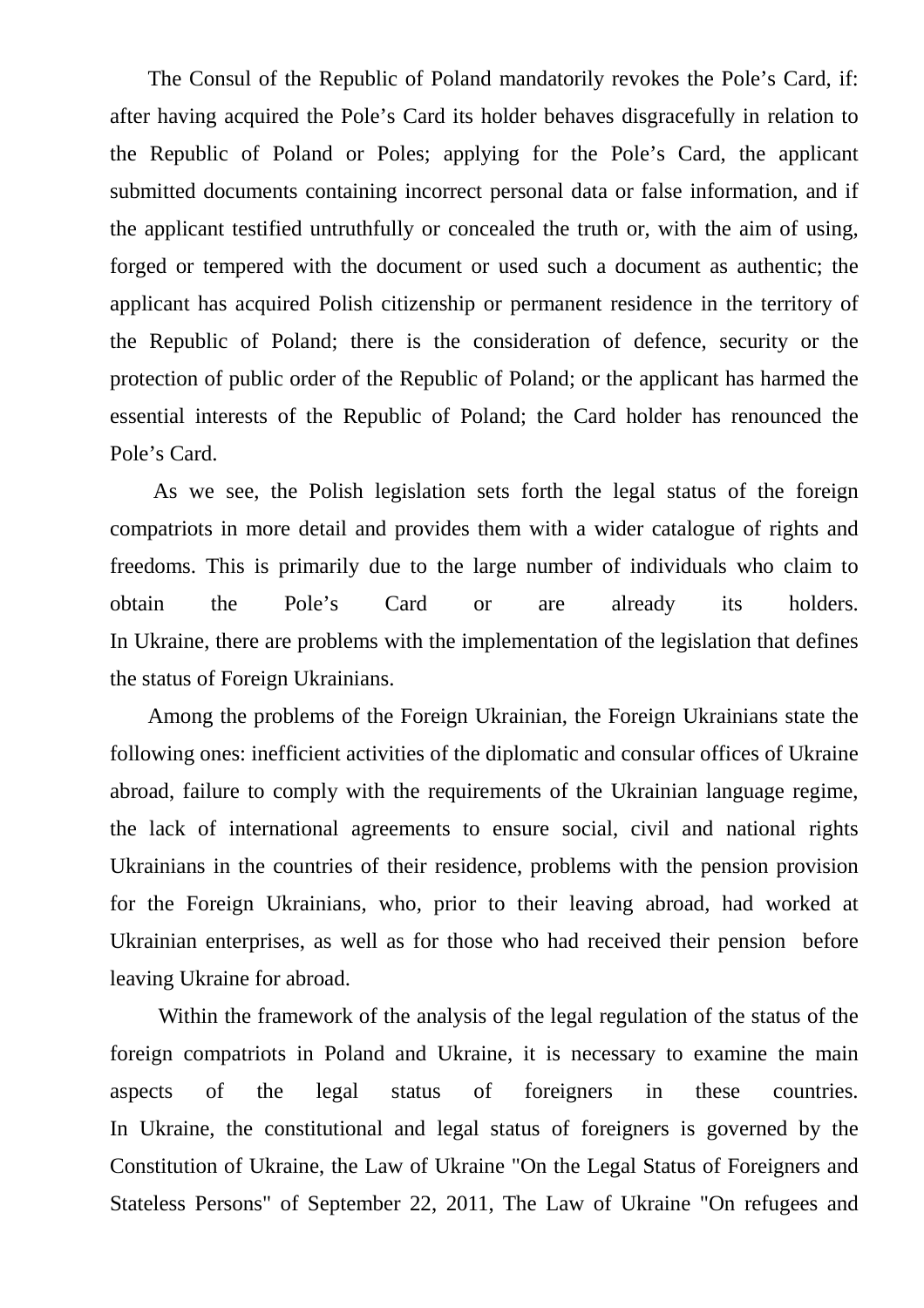persons in need of additional or temporary protection" of July 08, 2001, the Law of Ukraine "On Immigration" of June 07, 2001, the Law of Ukraine "On freedom of movement and choice of residence in Ukraine" of December 11, 2003 and other acts. The regulation on the rights, freedoms and obligations of foreign citizens and stateless persons are set forth by Article 26 of the Constitution of Ukraine, which stipulates that foreigners and stateless persons who are in Ukraine on legal grounds enjoy the same rights and freedoms and also bear the same obligations as citizens of Ukraine, with the exceptions established by the Constitution, laws or international treaties of Ukraine. The principles of the legal status of foreigners and stateless persons in Ukraine are also defined in Article 2 of the Law of Ukraine "On Legal Status of Foreigners and Stateless Persons". Foreigners and stateless persons have the same rights and freedoms and perform the same obligations as citizens of Ukraine, unless otherwise provided by the Constitution, laws of Ukraine and international treaties of Ukraine.

 Foreigners and stateless persons are equal before the law regardless of their origin, social and property status, race and nationality, sex, language, religion, occupation and other circumstances.

 This implementation of the rights and freedoms by foreigners and stateless persons should not harm the national interests of Ukraine, the rights, freedoms and legitimate interests of citizens and other persons residing in Ukraine. Foreigners have the right to engage in Ukraine in investing activities, foreign economic activity and other types of business activities provided by the law of Ukraine. Such persons have the right to work, to rest, to social security, to housing, to education, to use cultural achievements, to participate in associations of citizens, to move within the territory of Ukraine and to choose the place of residence. They have equal rights with citizens of Ukraine and obligations in marriage and family relations, and they are guaranteed the right to freedom of conscience as citizens of Ukraine.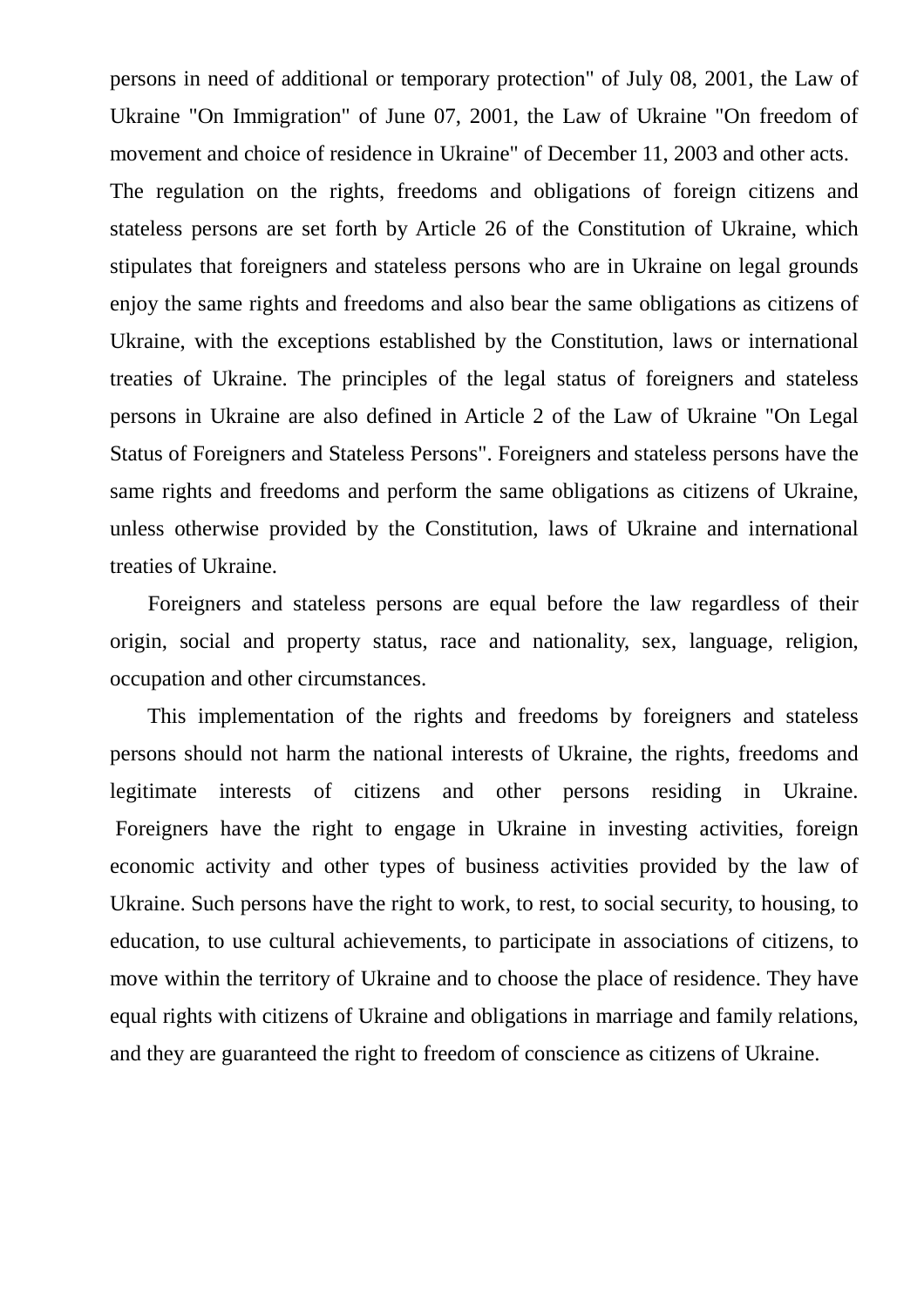A number of obligations are imposed on foreigners staying in the territory of Ukraine, including the following ones: to respect and observe the Constitution and laws of Ukraine; in exercising their rights and freedoms, not to harm the national interests of Ukraine, the rights, freedoms and legitimate interests of citizens and other persons residing in Ukraine; to take good care of the historical and cultural monuments and other cultural values and etc.

 The subject of regulation of the Law of the Republic of Poland "On foreigners" of December 12, 2013 is somewhat different from the subject of regulation of the Law of Ukraine "On Legal Status of Foreigners and Stateless Persons" of January 22, 2011. It can be easily seen even when reading the names of the sections of these legislative acts.

Law of the Republic of Poland "On Foreigners" regulates the following issues: the sphere of the Board of Immigration; rules for crossing the border; crossing the border with local border traffic; invitation; the procedure of issuance, prolongation and cancellation of visas; application for and acquisition of the permit for temporary residence and employment, education, research, and doing business; stay of foreigners who are victims of trafficking in the territory of the Republic of Poland; the procedure for obtaining a temporary residence permit due to circumstances that require a short stay or due to other circumstances; stay and residence permit for a long-term resident of the EC; checking the legality of stay of foreigners in the territory of Poland and the foreigner's obligations to return; consent to stay on humanitarian grounds and tolerant residence; transit of foreigners through the air space; the procedure of arresting and detention of a foreigner after putting him in a security post or after putting him in the detention centre for foreigners; register lists of foreigners; penal provisions.

 The Law of Ukraine "On Legal Status of Foreigners and Stateless Persons" regulates the principles of the legal status of foreigners and stateless persons; reasons for the stay of foreigners and stateless persons in the territory of Ukraine; entry of foreigners to Ukraine and departure from Ukraine and, principles of liability of foreigners and stateless persons.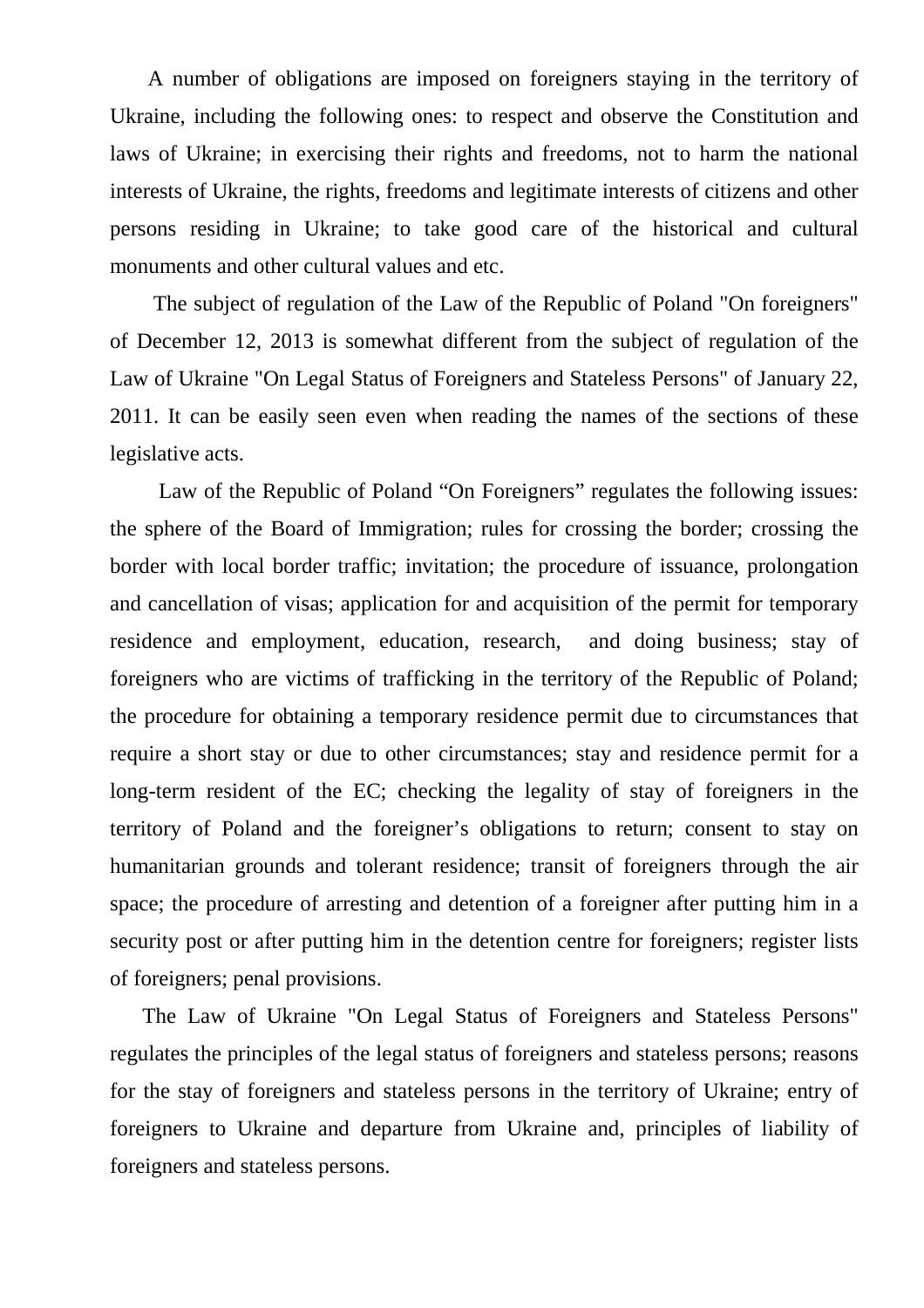The Constitution of Poland sets forth the freedom of movement and choice of residence of foreigners, and Article 52 of the Polish Constitution stipulates that the person, whose Polish origin has been confirmed by the law, has the right to settle in Poland for a permanent term<sup>5</sup>.

 However, only citizens of Poland may use a number of political rights such as the right to information about the activities of public authorities, to participate in referendums and to elect the President of the Republic, deputies, senators and representatives in local government and so on.

 The duties imposed on foreigners under the Constitution of the Republic of Poland include: observe the laws of the Republic of Poland to pay taxes, to take care of the state of the environment and others.

 **Conclusions.** Both Ukraine and Poland pay due attention to the status of foreigners and foreign compatriots, because the preservation of national unity, maintaining ties with compatriots permanently residing abroad, is an important prerequisite for the development of civil society. Each country should support foreign compatriots and should not break relations with them.

 After analysing the legislation of the Republic of Poland and Ukraine relating to the regulation of the legal status of foreign compatriots and foreigners, we can conclude that in Poland the legal regulation of these issues is more thorough and more detailed. In Ukraine, the legal rules governing certain matters are in different normative acts.

 The Republic of Poland provides a wider catalogue of rights for its foreign compatriots than Ukraine, which can be explained by higher financial and organizational capabilities.

 The problems of implementation of the legislation regarding the examined issues in Ukraine acquire a significant resonance. Indeed, as the former Ukrainian World Congress President Askold Lozynsky correctly stated, "the old generation passes away, the new generation is somewhat indifferent to the Ukrainian cause, although

\_\_\_\_\_\_\_\_\_\_\_\_\_\_\_\_\_\_\_\_\_\_

<sup>&</sup>lt;sup>1</sup> The constitution of the Republic of Poland. – Electronic resource. – Access: http://orka.sejm.gov.pl/opinie7.nsf/nazwa/1526\_u/\$file/1526\_u.pdf